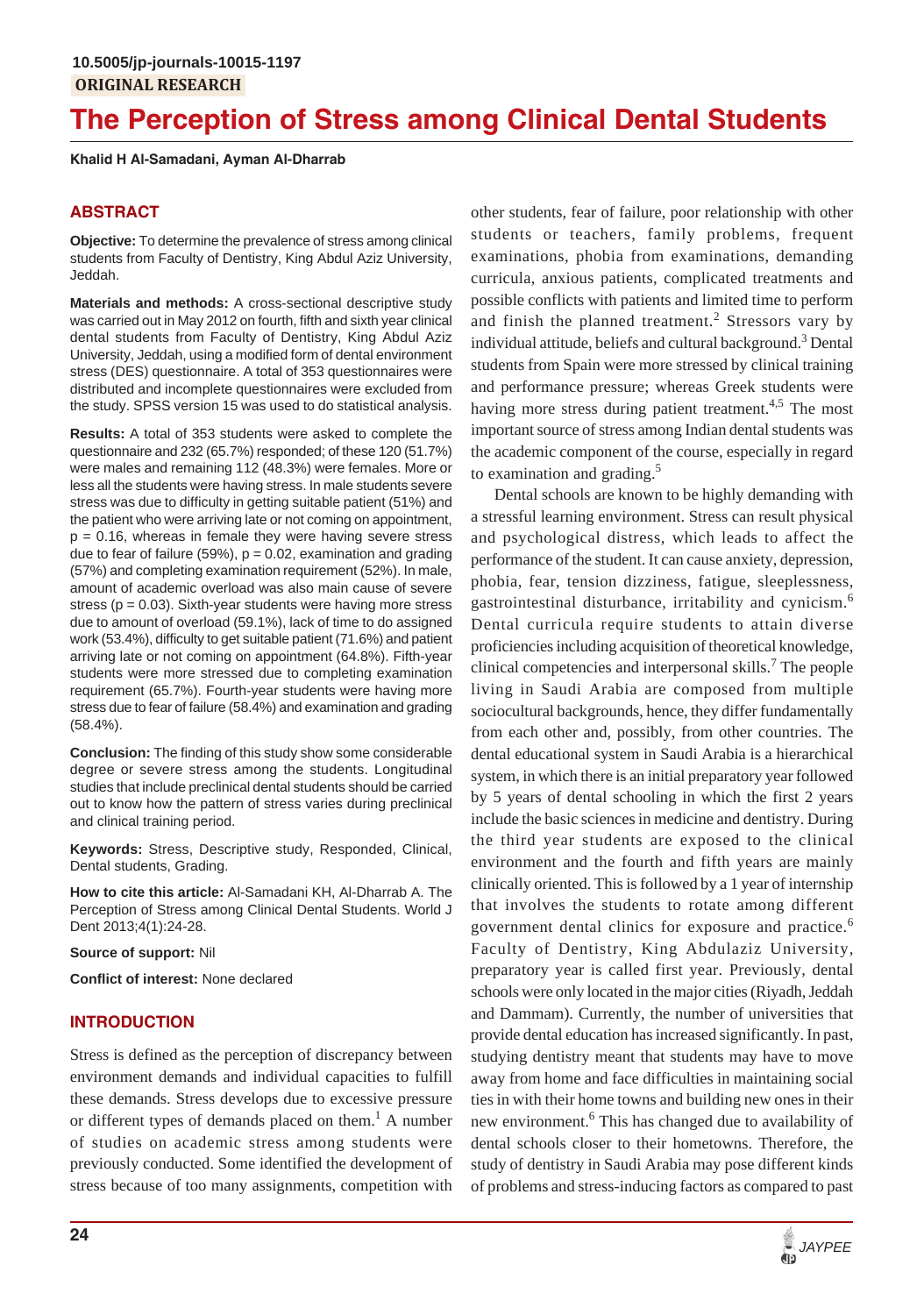*The Perception of Stress among Clinical Dental Students*

that may require further study. This study may provide academic staff and administrator's options to reduce stress among students.

The objective of this study was to investigate the stress among dental students who are clinically involved at the Faculty of Dentistry, King Abdulaziz University, Jeddah, Saudi Arabia. The specific aims are: (1) Study the prevalence of stress among fourth, fifth and sixth year students and (2) determine possible factors that could be responsible.

#### **MATERIALS AND METHODS**

A cross-sectional descriptive study was carried out on fourth, fifth and sixth year dental students from Faculty of Dentistry, King Abdul Aziz University, Jeddah, using a modified form of dental environment stress (DES) questionnaire. The DES consists of 29 close-ended questions in the English language that was applicable to Saudi dental students. Each question had three options: (1) No stress, (2) mild to moderate stress and (3) severe stress.

The questionnaires were distributed during lectures for each year and students were asked to submit the completed questionnaire the following day. Since, stress among dental students has been shown to vary over the course of academic year, so the questionnaires were distributed at the beginning of the first semester. A total of 353 questionnaires were distributed among fourth, fifth and sixth year dental students. Incomplete questionnaires were excluded from the study. Ethical permission was obtained from the Research ethics Committee of the Faculty of Dentistry, King Abdulaziz University. Students were instructed not to write their name to ensure anonymity and confidentiality.

The statistical package for social sciences (SPSS) version 15 was used to analyze the data. Basic descriptive statistics and Chi-square test was used to analyze and correlate the variables. Significant level was set at  $p < 0.05$ .

#### **RESULTS**

A total of 353 students were asked to complete the questionnaire and 232 (65.7%) responded; (Graph 1) of these 120 (51.7%) were males and remaining 112 (48.3%)



**Graph 1:** The percentage of clinical students who responded

were females. The maximum number of respondents (81%) was from fourth year, 52% respondents were from fifth year and 69% were from sixth year. Maximum response rate for females was (87%) from fourth year and the maximum response for males was 76% from sixth year (Table 1).

Table 2 shows the distribution of stress among the respondents and factors that were responsible for severe stress are displayed in descending order.

Table 3 shows the factors which were causing severe stress among more than 40% of students who were correlated with the gender. In male students severe stress was due to difficulty in getting suitable patients (51%) and the patient who were arriving late or not coming on appointment but no significant relation were found ( $p = 0.16$ ), whereas in female they were having severe stress due to fear of failure (59%) and there was significant relation with the male  $(p = 0.02)$ , examination and grading (57%) and completing examination requirement (52%) but there was no significant relation. In male, amount of academic overload was also main cause of severe stress and it was having significant relation with the female ( $p = 0.03$ ).

Factors causing maximum stress by different years of study are in the Table 4. Sixth-year students were having more stress due to amount of overload (59.1%), lack of time to do assigned work (53.4%), difficulty to get suitable patient (71.6%) and patient arriving late or not coming on appointment (64.8%). Fifth-year students were more

| Table 1: Responded rate among gender |                                                                    |               |                 |                 |              |  |  |  |  |  |
|--------------------------------------|--------------------------------------------------------------------|---------------|-----------------|-----------------|--------------|--|--|--|--|--|
| Year of study                        | Total number of<br>questionnaire distributed<br>among the students | Male students | Female students | Total responded | Responded(%) |  |  |  |  |  |
| 4th year                             | 95                                                                 | 10            | 67              |                 | 81           |  |  |  |  |  |
| 5th year                             | 130                                                                | 43            | 24              | 67              | 52           |  |  |  |  |  |
| 6th year                             | 128                                                                | 67            | 21              | 88              | 69           |  |  |  |  |  |
| <b>Total</b>                         | 353                                                                | 120           | 112             | 232             | 65.7         |  |  |  |  |  |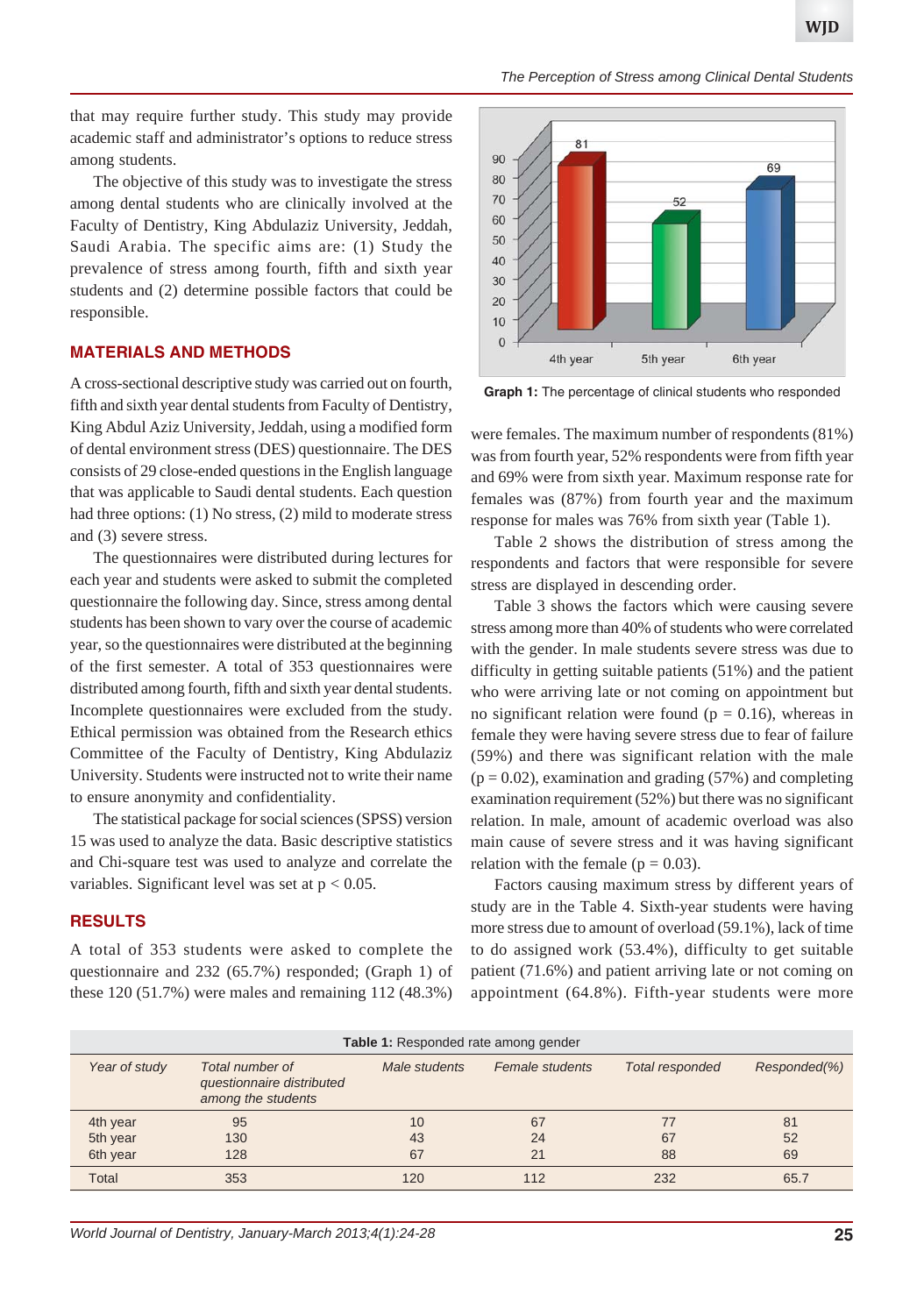|                       | Table 2: Distribution of stress among clinical dental students |                |                |                         |               |                  |      |  |  |  |  |  |
|-----------------------|----------------------------------------------------------------|----------------|----------------|-------------------------|---------------|------------------|------|--|--|--|--|--|
| S. no. Questionnaires |                                                                |                | No. stress     | Mild to moderate stress | Severe stress |                  |      |  |  |  |  |  |
|                       |                                                                | $\overline{N}$ | $\%$           | $\overline{N}$          | $\%$          | $\boldsymbol{N}$ | %    |  |  |  |  |  |
| 1.                    | Examination and grading                                        | $\overline{0}$ | $\overline{0}$ | 103                     | 44.4          | 129              | 55.6 |  |  |  |  |  |
| 2.                    | Amount of academic over load                                   | $\overline{0}$ | $\overline{0}$ | 108                     | 46.6          | 124              | 53.4 |  |  |  |  |  |
| 3.                    | Fear of failure                                                | $\overline{7}$ | 3.0            | 106                     | 45.7          | 119              | 51.3 |  |  |  |  |  |
| 4.                    | Completing examination requirements                            | $\mathbf{1}$   | 0.4            | 118                     | 50.9          | 113              | 48.7 |  |  |  |  |  |
| 5.                    | Difficulty to get suitable patients                            | 3              | 1.3            | 116                     | 50.0          | 113              | 48.7 |  |  |  |  |  |
| 6.                    | Lack of time to do assigned work                               | 6              | 2.6            | 120                     | 51.7          | 106              | 45.7 |  |  |  |  |  |
| 7.                    | Patient arriving late or not coming on appointment             | $\overline{2}$ | 0.9            | 126                     | 54.3          | 104              | 44.8 |  |  |  |  |  |
| 8.                    | Responsibilities for comprehensive patient care                | 8              | 3.4            | 147                     | 63.4          | 77               | 33.2 |  |  |  |  |  |
| 9.                    | Rules and regulations of the faculty                           | $\overline{4}$ | 1.7            | 152                     | 65.5          | 76               | 32.8 |  |  |  |  |  |
| 10.                   | Conflict with the patients                                     | 6              | 2.6            | 154                     | 66.4          | 72               | 31.0 |  |  |  |  |  |
| 11.                   | Fear of getting infectious diseases like HIV, HBV, etc.        | 21             | 9.1            | 143                     | 61.6          | 68               | 29.3 |  |  |  |  |  |
| 12.                   | Lack of cooperation by patients in clinic and home care        | $\overline{2}$ | 0.9            | 163                     | 70.3          | 67               | 28.9 |  |  |  |  |  |
| 13.                   | Financial problem                                              | 31             | 13.4           | 167                     | 72.0          | 34               | 14.7 |  |  |  |  |  |
| 14.                   | Difficulty in learning clinical procedures                     | 19             | 8.2            | 187                     | 80.6          | 26               | 11.2 |  |  |  |  |  |
| 15.                   | Difficulty with class work                                     | 15             | 6.5            | 191                     | 82.3          | 26               | 11.2 |  |  |  |  |  |
| 16.                   | Inconsistency of feedback regarding work                       | 11             | 4.7            | 195                     | 84.1          | 26               | 11.2 |  |  |  |  |  |
| 17.                   | Amount of cheating among dental students                       | 15             | 6.5            | 193                     | 83.2          | 24               | 10.3 |  |  |  |  |  |
| 18.                   | Attitude of faculty toward students                            | 10             | 4.3            | 200                     | 86.2          | 22               | 9.5  |  |  |  |  |  |
| 19.                   | Environment of extracurricular activities                      | 56             | 24.1           | 154                     | 66.4          | 22               | 9.5  |  |  |  |  |  |
| 20.                   | Difficulty in understanding lectures                           | 3              | 1.3            | 210                     | 90.5          | 19               | 8.2  |  |  |  |  |  |
| 21.                   | Receiving criticism about work                                 | 8              | 3.4            | 205                     | 88.4          | 19               | 8.2  |  |  |  |  |  |
| 22.                   | Home atmosphere                                                | 81             | 34.9           | 134                     | 57.8          | 17               | 7.3  |  |  |  |  |  |
| 23.                   | Competition with class work                                    | $\overline{7}$ | 3.0            | 209                     | 90.1          | 16               | 6.9  |  |  |  |  |  |
| 24.                   | Distance and time needed to travel dental college              | 101            | 43.5           | 116                     | 50.0          | 15               | 6.5  |  |  |  |  |  |
| 25.                   | Social contact with students                                   | 48             | 20.7           | 170                     | 73.3          | 14               | 6.0  |  |  |  |  |  |
| 26.                   | Physical health problem                                        | 120            | 51.7           | 100                     | 43.1          | 12               | 5.2  |  |  |  |  |  |
| 27.                   | Having children at home                                        | 147            | 63.4           | 75                      | 32.3          | 10               | 4.3  |  |  |  |  |  |
| 28.                   | Lack of confidence about being a successful<br>dental students | 35             | 15.1           | 188                     | 81.0          | 9                | 3.9  |  |  |  |  |  |
| 29.                   | Marital problem                                                | 173            | 74.6           | 51                      | 22.0          | 8                | 3.4  |  |  |  |  |  |

| Questionnaires<br>No. |                                                          | <b>Males</b>   |             |                               |    |                  | Females |                |              |                               |    |                  | Chi-square |                             |
|-----------------------|----------------------------------------------------------|----------------|-------------|-------------------------------|----|------------------|---------|----------------|--------------|-------------------------------|----|------------------|------------|-----------------------------|
|                       |                                                          | No.<br>stress  |             | Mild to<br>moderate<br>stress |    | Severe<br>stress |         | No.<br>stress  |              | Mild to<br>moderate<br>stress |    | Severe<br>stress |            | significant<br>level        |
|                       | 1. Lack of time to do<br>assigned work                   | 6              | 5           | 59                            | 49 | 55               | 46      | $\overline{0}$ | $\Omega$     | 61                            | 54 | 51               | 46         | 5.915 at 2df<br>$p = 0.052$ |
|                       | 2 Fear of failure                                        | 6              | 5           | 61                            | 51 | 53               | 44      | $\overline{1}$ | $\mathbf{1}$ | 45                            | 40 | 66               | 59         | 7.139 at 2df<br>$p = 0.028$ |
|                       | 3. Examination and grading                               | $\overline{0}$ | $\Omega$    | 55                            | 46 | 65               | 54      | $\overline{0}$ | $\mathbf{0}$ | 48                            | 43 | 64               | 57         | 0.208 at 1df<br>$p = 0.648$ |
|                       | 4. Completing examination<br>requirements                | $\mathbf{1}$   | $\mathbf 1$ | 64                            | 53 | 55               | 46      | $\Omega$       | $\Omega$     | 54                            | 48 | 58               | 52         | 1.653 at 2df<br>$p = 0.438$ |
|                       | 5. Amount of academic<br>over load                       | $\mathbf{0}$   | $\Omega$    | 48                            | 40 | 72               | 60      | $\mathbf{0}$   | $\Omega$     | 60                            | 54 | 52               | 46         | 4.288 at 1df<br>$p = 0.038$ |
|                       | 6. Difficulty to get<br>suitable patients                | 3              | 2           | 56                            | 47 | 61               | 51      | $\Omega$       | $\Omega$     | 60                            | 54 | 52               | 46         | 3.583 at 2df<br>$p = 0.167$ |
|                       | 7. Patient arriving late or<br>not coming on appointment | $\mathbf 1$    |             | 58                            | 48 | 61               | 51      | 1              | $\mathbf{1}$ | 68                            | 61 | 43               | 38         | 3.637 at 2df<br>$p = 0.162$ |

stressed due to completing examination requirement to fear of failure (58.4%) and examination and grading (65.7%). Fourth-year students were having more stress due

(58.4%).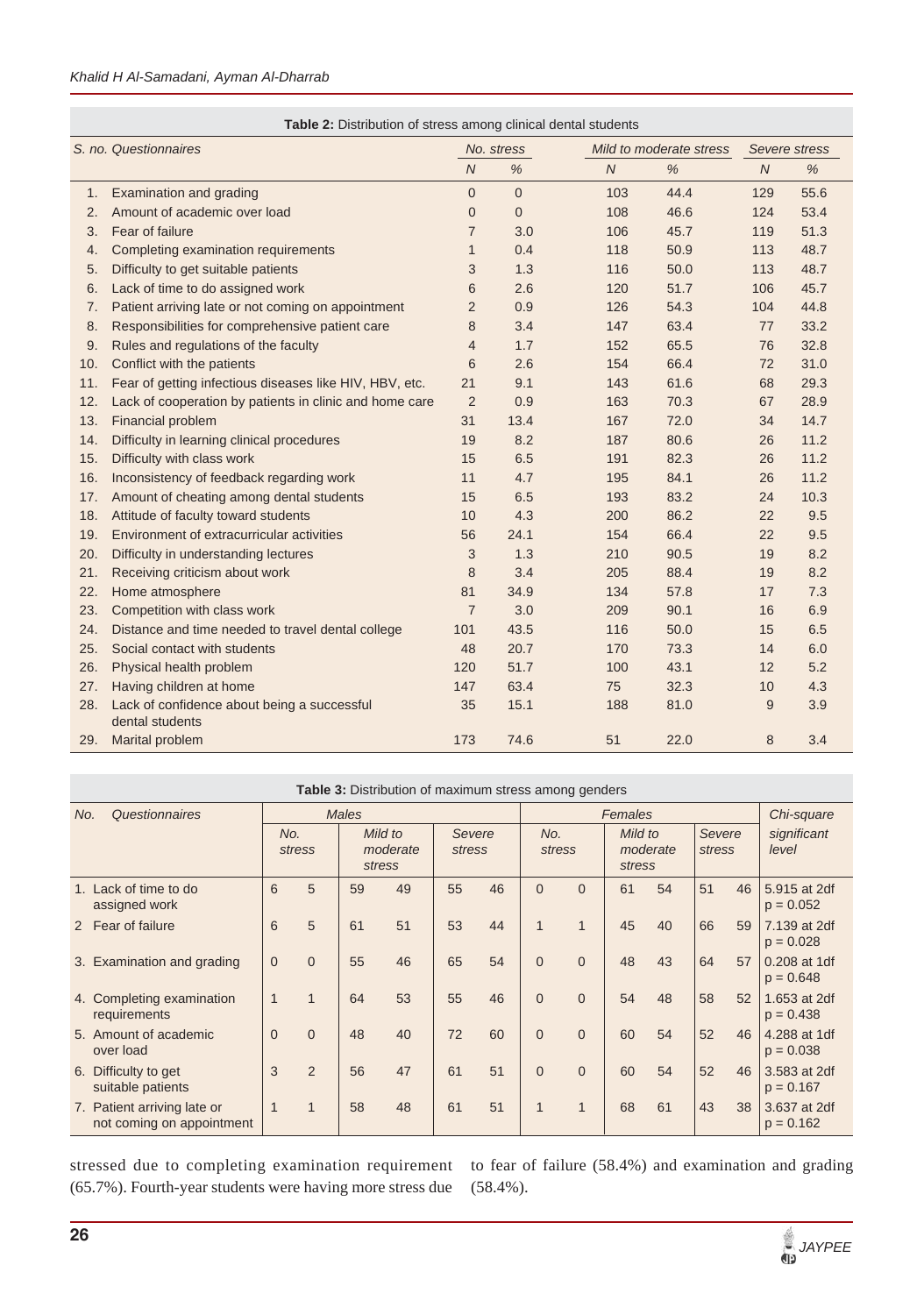|  | The Perception of Stress among Clinical Dental Students |  |  |  |
|--|---------------------------------------------------------|--|--|--|
|  |                                                         |  |  |  |

| <b>Table 4:</b> Relation of stress with year of study     |                                                       |                            |                                |                          |                              |                            |                          |                              |  |  |
|-----------------------------------------------------------|-------------------------------------------------------|----------------------------|--------------------------------|--------------------------|------------------------------|----------------------------|--------------------------|------------------------------|--|--|
| Questionnaire                                             | Grade of stress                                       | 4th year                   |                                |                          | 5th year                     |                            | 6th year                 | Significant level            |  |  |
| Amount of<br>academic<br>overload                         | No stress<br>Mild to moderate stress<br>Severe stress | $\Omega$<br>41<br>36       | $\Omega$<br>53.2<br>46.8       | $\Omega$<br>31<br>36     | $\Omega$<br>46.3<br>53.7     | $\Omega$<br>36<br>52       | $\Omega$<br>40.9<br>59.1 | 2.515 at 3df<br>$p = 0.284$  |  |  |
| Fear of failure                                           | No stress<br>Mild to moderate stress<br>Severe stress | $\mathbf{0}$<br>32<br>45   | $\overline{0}$<br>41.6<br>58.4 | $\mathbf{1}$<br>38<br>28 | 1.5<br>56.7<br>41.8          | 6<br>36<br>46              | 6.8<br>40.9<br>52.3      | 11.527 at 4df<br>$p = 0.021$ |  |  |
| Examination and<br>grading                                | No stress<br>Mild to moderate stress<br>Severe stress | $\overline{0}$<br>32<br>45 | $\Omega$<br>41.6<br>58.4       | $\Omega$<br>33<br>34     | $\Omega$<br>49.3<br>50.7     | $\mathbf{0}$<br>38<br>50   | $\Omega$<br>43.2<br>46.8 | 0.944 at 2df<br>$p = 0.624$  |  |  |
| Completing<br>examination<br>requirement                  | No stress<br>Mild to moderate stress<br>Severe stress | $\overline{0}$<br>46<br>31 | $\Omega$<br>59.7<br>40.3       | $\Omega$<br>23<br>44     | $\mathbf{0}$<br>34.3<br>65.7 | $\mathbf{1}$<br>49<br>38   | 1.1<br>55.7<br>43.2      | 12.471 at 4df<br>$p = 0.014$ |  |  |
| Lack of time to<br>do assigned work                       | No stress<br>Mild to moderate stress<br>Severe stress | $\overline{0}$<br>45<br>32 | $\overline{0}$<br>58.4<br>41.6 | 2<br>38<br>27            | 3.0<br>56.7<br>40.3          | $\overline{4}$<br>37<br>47 | 4.5<br>42.0<br>53.5      | 7.789 at 4df<br>$p = 0.100$  |  |  |
| Difficulty to get<br>Suitable patients                    | No stress<br>Mild to moderate stress<br>Severe stress | $\Omega$<br>56<br>21       | $\Omega$<br>72.7<br>27.3       | 2<br>36<br>29            | 3.0<br>53.7<br>43.3          | $\mathbf{1}$<br>24<br>63   | 1.1<br>27.3<br>71.6      | 36,857 at 4df<br>$p = 0.000$ |  |  |
| Patients arriving<br>late or not coming<br>on appointment | No stress<br>Mild to moderate stress<br>Severe stress | $\Omega$<br>61<br>16       | $\Omega$<br>79.2<br>20.8       | $\mathbf{1}$<br>35<br>31 | 1.5<br>52.2<br>46.3          | $\mathbf{1}$<br>30<br>57   | 1.1<br>34.1<br>64.8      | 34.299 at 4df<br>$p = 0.000$ |  |  |

## **DISCUSSION**

The prevalence of stress was present among all the students for all fourth, fifth and sixth year and they suffered high degree of emotional stress. Previous study from seven European dental schools was reported. Only 22% students suffer from severe stress while this study showed high degree of severe stress in more than 50%. The cause of stress did vary by years of study and gender. The first major cause of severe stress among dental students was tension of examination and grading (55.6%) followed by amount of academic overload (53.4%) and fear of failure (51.3%) as shown in Table 2. Total course of dentistry is of 6-year duration, first year predental, second and third year preclinical and fourth, fifth and sixth year clinical. Each year is further divided into the two semesters of each 6 months. They have to pass through a lot of test. The academic overload is due to short semester coupled with too many assignments, tests and preparation of final semester examination. Above with these they have to fulfill clinical quota. They cited too many works to be accomplished with short time that leave them with no time to enjoy their social life. Results of this study are consistent with the other studies.<sup>1-3,5,8</sup> Examination and grading as well as fear of failure are a reflection of academic overload which was not fulfilled in the short period.<sup>9</sup> This is consistent to other earlier studies that identified fear of failing and poor performance as stressful.1,5,10,11

Three factors which were associated with severe stress to females were related to the scarcity of time to complete

examination requirement and these were giving to much stress. The lack of time could be attributed to them getting married earlier and even having children while completing their studies. This increased their responsibilities and prevented them from spending much time on their studies. Some researchers had reported similar observation<sup>3,10,12-14</sup> while others did not find gender differences in perceived stress.15-17

In this study, males reported severe stress being caused by the amount of academic overload  $(60\%)$  ( $p = 0.038$ ), difficulty in getting patients and the patients arriving late or not coming for their appointments. This is a common problem worldwide, where females tend to attend and seek medical and dental services more frequently compared to their male counterparts.<sup>5,18,19</sup> The male patients could be fearful and hence reluctant to attend for treatment, possibly do not want to have treatment done by students and prefer to be treated by a specialist. When patients first arrive at the dental clinic, they are screened by a dentist and then referred to a student for the respective treatment. When patients become aware that students will render the treatment, they became fearful and stopped coming to future visits. $6,8$ 

The amount of severe stress varied among the different years of study. Fourth-year students were more tensed due to fear of failure and examination grading.<sup>5,6,14</sup> This could be the initial exposure of these students to the clinics and having to simultaneously deal with both academic and clinical requirements. This could have created an overload